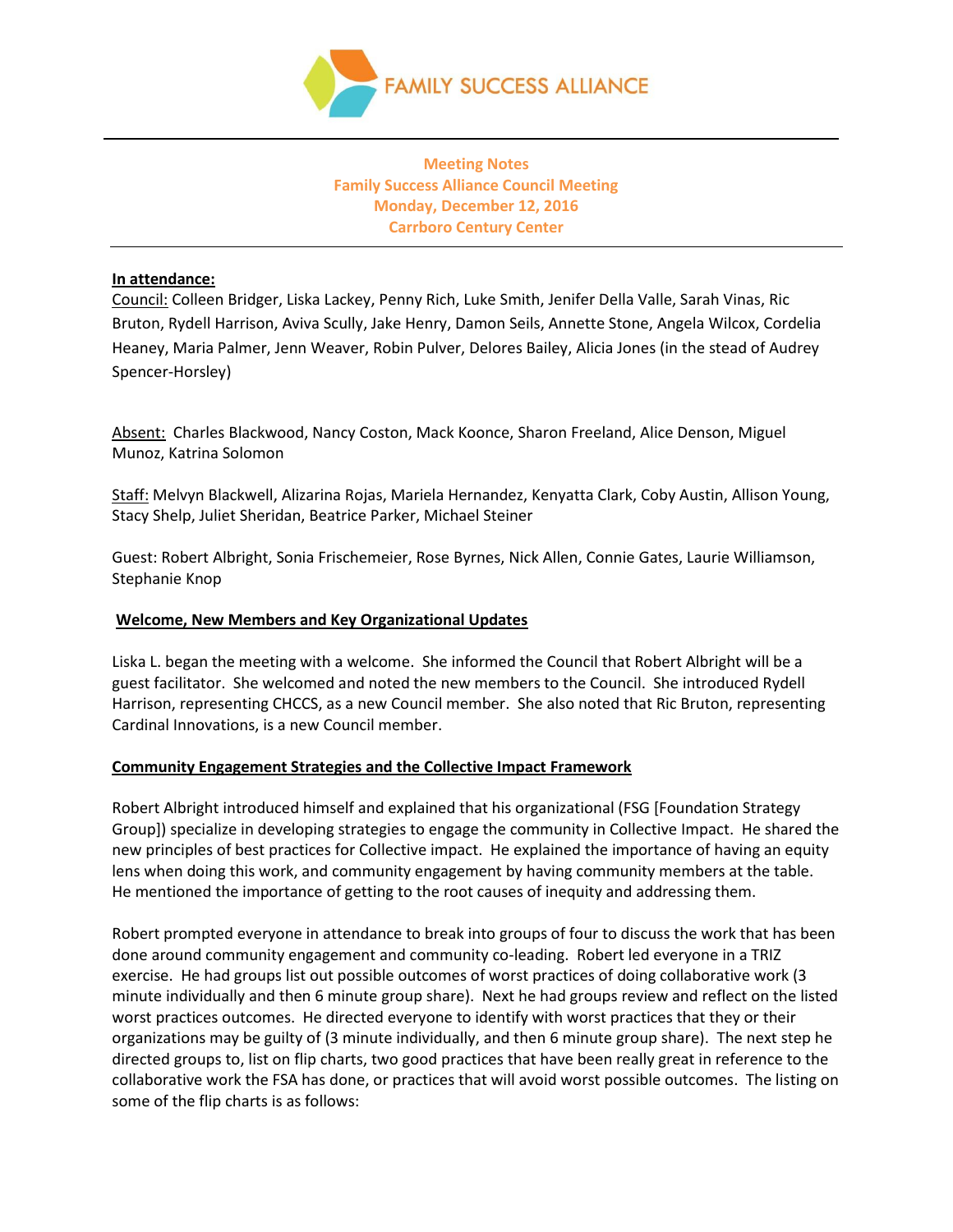| Involve Navigators in all<br>conversations about<br>planning and evaluation<br>of Navigator activities<br>Formalize bottom-up<br>$\bullet$<br>communication about<br>program implementation<br>Reaching out to<br>$\bullet$<br>community and<br>relationship building, not<br>just when something is<br>needed from them | Continuous presence<br>Showing value, building<br>trust.<br>Accessibility<br>Strong backbone staff<br>Strategic planning work<br>groups<br>Making an effort to get<br>community input | Create creative structures<br>$\bullet$<br>for more involvement of<br>all community partners<br>More dialogue around<br>٠<br>pooling resources<br>Increase navigator time to<br>$\bullet$<br>make connections across<br>constituents |
|--------------------------------------------------------------------------------------------------------------------------------------------------------------------------------------------------------------------------------------------------------------------------------------------------------------------------|---------------------------------------------------------------------------------------------------------------------------------------------------------------------------------------|--------------------------------------------------------------------------------------------------------------------------------------------------------------------------------------------------------------------------------------|
|--------------------------------------------------------------------------------------------------------------------------------------------------------------------------------------------------------------------------------------------------------------------------------------------------------------------------|---------------------------------------------------------------------------------------------------------------------------------------------------------------------------------------|--------------------------------------------------------------------------------------------------------------------------------------------------------------------------------------------------------------------------------------|

Liska noted that we will continue to work on better collective impact practices and continue to have these conversations.

## **Bright Spots/Council Business**

Liska passed a motion to have Rydell Harrison be the vice chair of the Council. The motion was seconded, and all were in favor. Rydell accepted the role of vice chair of the Council.

Coby discussed backbone staff highlights. She noted that the FSA has been working with our school partners for advance planning of the K-readiness program for the upcoming year. She noted that this upcoming year the goal is to register families early. She explained that we would also work with our community partners to recruit children and identify mechanisms to get eligible families registered for Kindergarten.

Coby informed the Council that FSA has been invited and will be involved, along with similar organizations, to do a collective impact study with Northwestern University. They will provide us with annual data as it relates to the study.

Coby provided a debriefing on meeting with NC Grant-makers & Kenan Trust. She explained that both meetings went well and that there were an interest and a lot of questions for the navigators. She noted Kenan Trust has requested another meeting (just with navigators) in Jan./Feb. 2017.

Liska encouraged all Council members to sign up to be on a work group. She pointed members to the locations of the work group sign-up sheets. She noted that the newest work group is the "Community Engagement and Equity Work Group". Liska reminded the Council of the upcoming anti-harassment trainings that will be held in the Zones. Colleen explained that the training is open to the first 20 zone residents or partners that are able to sign up. Colleen explained that after we pilot these trainings, FSA is open to expanding the trainings throughout the county. Stacy will be advertising the trainings through our listserv, social media, etc. We will also be promoting them through our navigators and community partners.